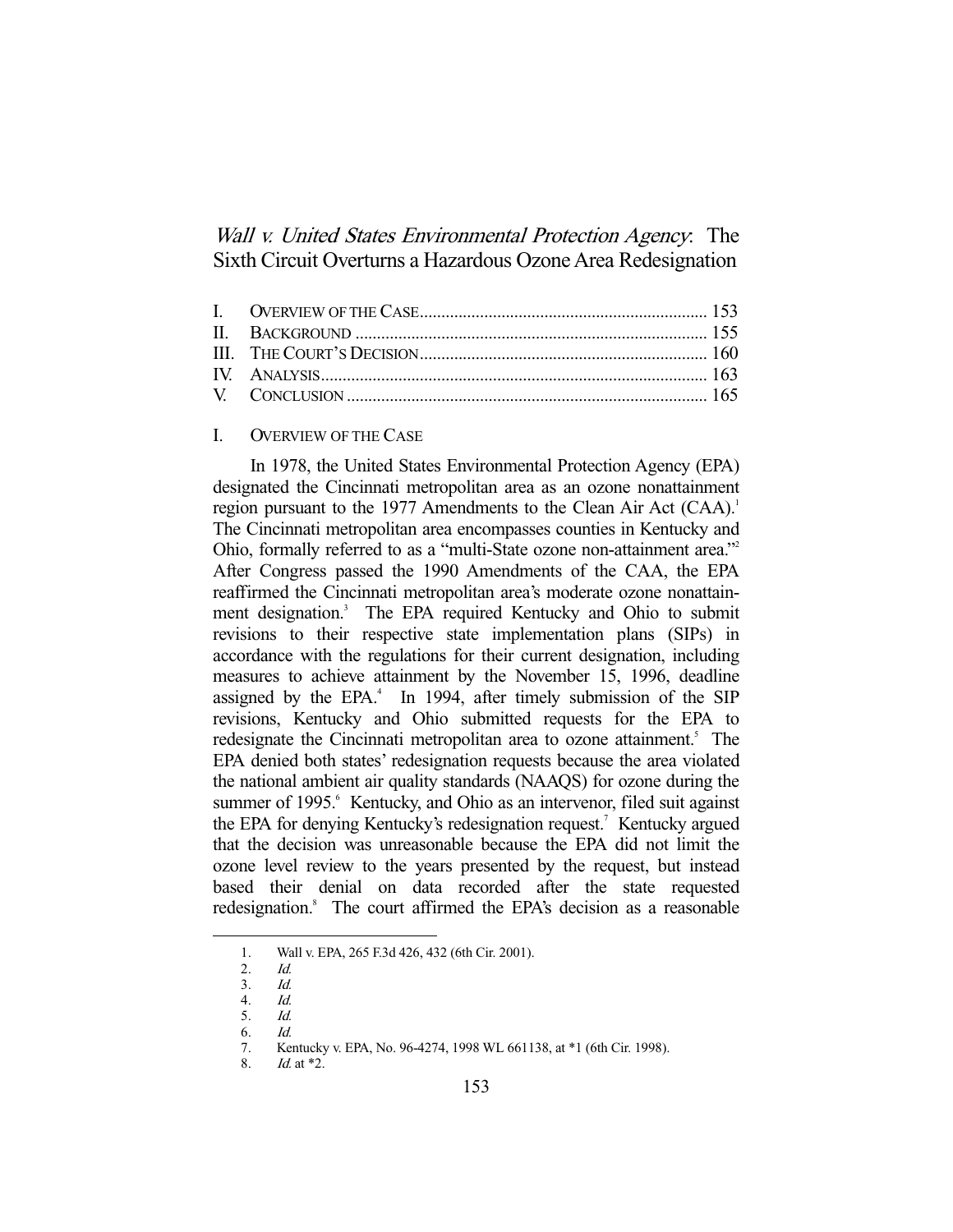interpretation of the relevant statutory language absent explicit guidance from Congress.<sup>9</sup> In 1999, Kentucky and Ohio again submitted requests for the EPA to redesignate the Cincinnati metropolitan area to attainment status.<sup>10</sup> The supporting data included records showing the area did not exceed the ozone NAAQS between 1996 and 1998 and continued to comply with the NAAQS throughout  $1999$ .<sup>11</sup> On January 24, 2000, the EPA published a notice of proposed approval for Kentucky's and Ohio's SIP submissions and redesignation requests.<sup>12</sup> Wall and Fremont, Ohio residents, and the Sierra Club challenged the EPA's decision on several grounds in an official comment to J. Elmer Bortzer, Chief of the Regulation Development Section of the EPA.<sup>13</sup> The EPA eventually entered a final decision to redesignate the Cincinnati metropolitan area from nonattainment to attainment for ground-level ozone and to approve the area's clean air maintenance plan.<sup>14</sup>

 Wall and Fremont (with the Sierra Club intervening) filed suit against the EPA in the United States Court of Appeals for the Sixth Circuit to overrule the EPA's final decision.<sup>15</sup> The Sixth Circuit vacated the EPA's decision to redesignate the Cincinnati metropolitan area to attainment status and remanded the case for further proceedings.<sup>16</sup> The plaintiffs argued that neither Kentucky nor Ohio evinced adequate maintenance plans and that the EPA failed to apply the procedural requirements of the CAA properly to the Kentucky and Ohio redesignation requests.17 The Sixth Circuit upheld the EPA's attainment-emissions approach used to demonstrate the adequacy of Kentucky's and Ohio's maintenance plans.<sup>18</sup> The court also affirmed the EPA's decision to consider the redesignation requests for the Cincinnati metropolitan area without Kentucky submitting revised transportation-conformity requirements for their SIP.<sup>19</sup> However, the Sixth Circuit found that the EPA impermissibly redesignated the area to attainment status because EPA

 <sup>9.</sup> Id. at \*2-\*4.

 <sup>10.</sup> Wall, 265 F.3d at 433.

 <sup>11.</sup> Id.

<sup>12.</sup> Id. (citing Approval and Promulgation of Implementation Plans and Designation of Areas for Air Quality Planning Purposes; Ohio and Kentucky, 65 Fed. Reg. 3630 (Jan. 26, 2000)).

<sup>13.</sup> *Wall*, 265 F.3d at 433-34.<br>14. *Id.* at 434 (citing Ann Id. at 434 (citing Approval and Promulgation of Implementation Plans and Designation of Areas for Air Quality Planning Purposes; Ohio and Kentucky, 65 Fed. Reg. 37,879 (June 19, 2000)).

 <sup>15.</sup> Wall, 265 F.3d at 427.

<sup>16.</sup> *Id.* at 442.

<sup>17.</sup> *Id.* at 435.

<sup>18.</sup> *Id.* at 435-38.

 <sup>19.</sup> Id. at 440.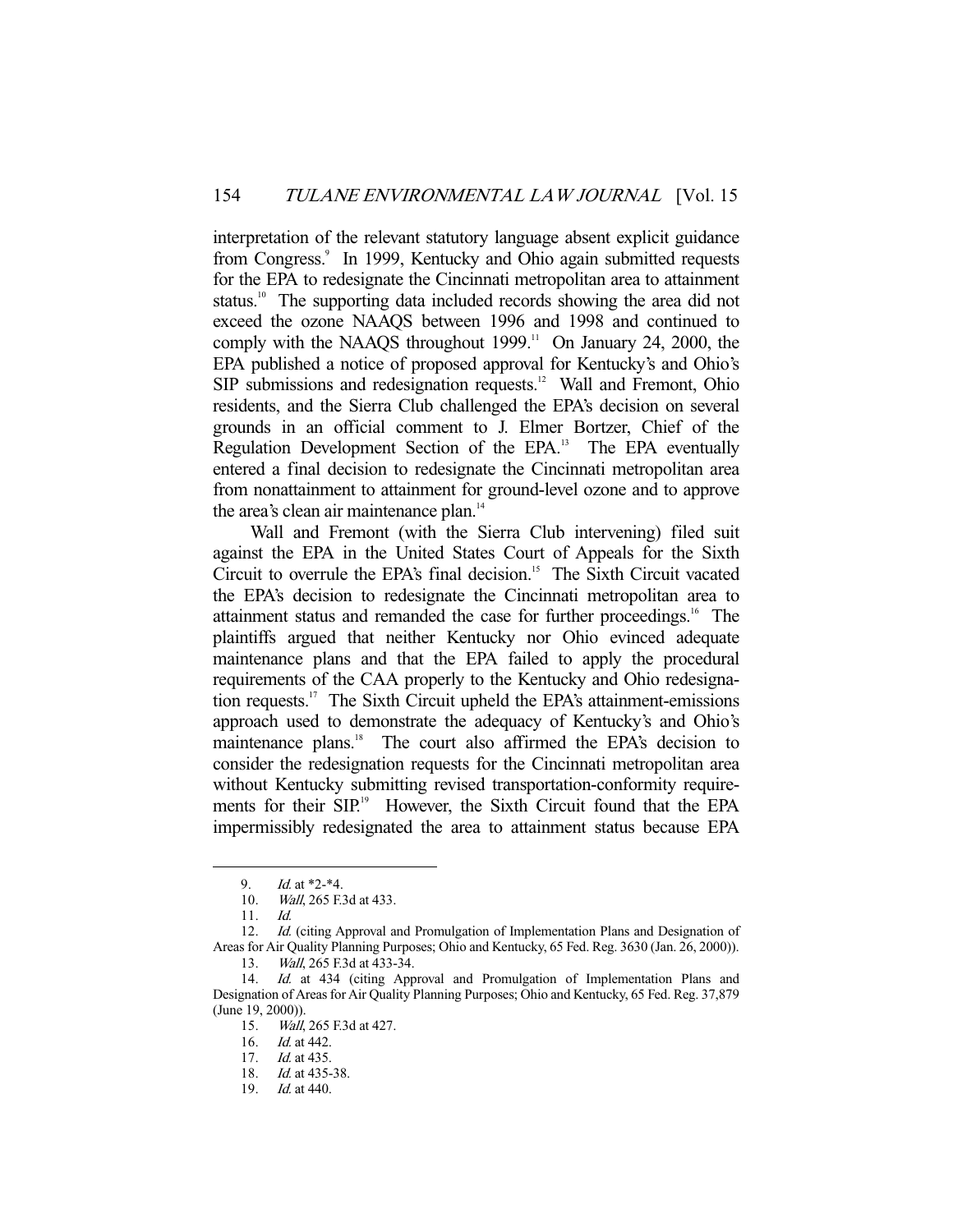granted redesignation before Ohio adopted reasonably available control technology (RACT) rules into its SIP. Wall v. United States Environmental Protection Agency, 265 F.3d 426 (6th Cir. 2001).

### II. BACKGROUND

 Ground-level ozone forms when its precursors, nitrogen oxides and volatile organic compounds (VOC), are emitted into the atmosphere and exposed to sunlight.<sup>20</sup> Ozone inhalation can cause health problems, such as respiratory infections, chest pains, and nausea, in the healthiest adults.<sup>21</sup> Ozone's high chemical reactivity corrodes metals and paints.<sup>22</sup> Pollution sources do not directly release ozone, thus contributing to urban smog; instead, sources such as motor vehicles, factories, and power plants emit the ozone precursors necessary for ozone formation.<sup>23</sup> The EPA and state governments use air quality models to predict ozone levels resulting from selected precursor source combinations.<sup>24</sup>

 The CAA mandates the EPA to set forth a NAAQS for recognized airborne pollutants, including ozone, to protect the public health and welfare.<sup>25</sup> The agency categorizes geographic areas as "attainment," "nonattainment," or "unclassifiable," depending on whether the areas satisfy the statutory NAAOS.<sup>26</sup> The degree of federally regulated pollution control heightens according to an area's designation, nonattainment requiring the most stringent regulation scheme.<sup>27</sup> The CAA holds states responsible for complying with the NAAQS.<sup>28</sup> States must submit to the EPA a SIP that enumerates the state's proposed actions for attaining the EPA's air quality standards by a given date for each known pollutant.<sup>29</sup> The CAA requires a SIP to "include enforceable emission" limitations and other control measures, means, or techniques," provide for the "establishment and operation of appropriate devices" needed to gather air quality data, and include enforcement programs.<sup>30</sup>

<sup>20.</sup> *Id.* at 427-28 (citing H.R. REP. No. 101-490 (1990)).

<sup>21.</sup> *Id.* at 428.

 <sup>22.</sup> Id.

 <sup>23.</sup> Id.

 <sup>24.</sup> Id. (citing Ohio v. EPA, 784 F.2d 224, 228-29 (6th Cir. 1986)).

<sup>25.</sup> *Id.* (citing 42 U.S.C. § 7409 (1994)).

<sup>26.</sup> *Id.* (citing 42 U.S.C. § 7407(d)).

<sup>27.</sup> Id. (citing 42 U.S.C. §§ 7505-7515); see also id. (citing 42 U.S.C. § 7511(a) (breaking nonattainment down into categories of "marginal," "moderate," "serious," "severe," and "extreme")).

 <sup>28.</sup> Wall, 265 F.3d at 428.

<sup>29.</sup> *Id.* (citing 42 U.S.C. § 7410(k)).

 <sup>30.</sup> Id. at 430 (citing 42 U.S.C. § 7410(a)(2)(A)-(C)).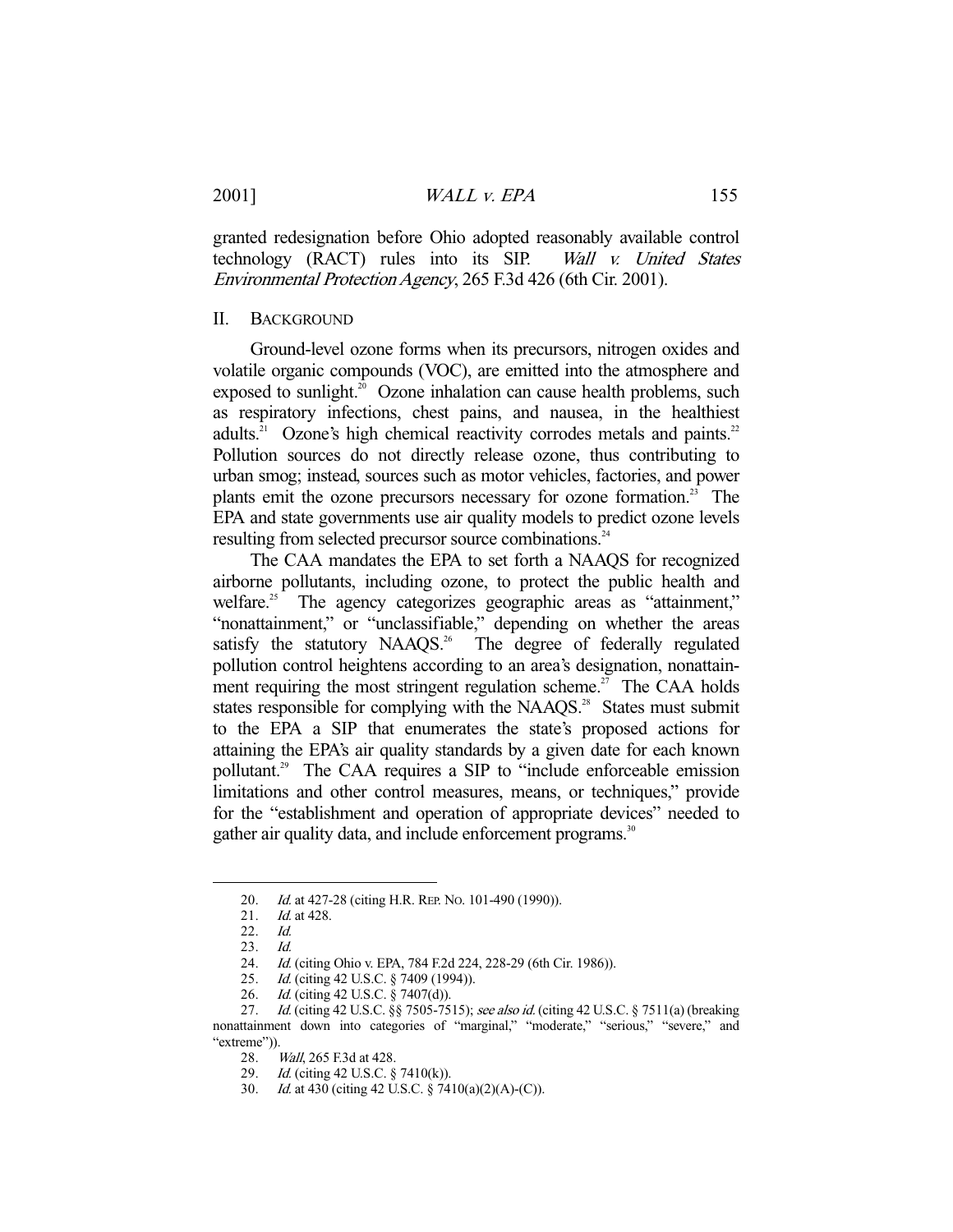The CAA allows states to request that the EPA redesignate an area with improved air quality from nonattainment to attainment status.<sup>31</sup> Redesignation consequentially alleviates the state's duty to adhere to the pollution control measures exclusive to nonattainment areas.<sup>32</sup> The state's obligation shifts from effectuating the SIP to implementing the maintenance plan through the enforcement measures.<sup>33</sup> To fulfill the criteria for redesignation, (1) a state must attain the NAAQS for ozone levels, (2) the EPA must fully approve the state's SIP, (3) the EPA must determine air quality improvement is due to permanent and enforceable reductions resulting from the SIP and federal control regulations, (4) the EPA must approve a state maintenance plan ensuring compliance with the NAAQS for ten years after redesignation, and (5) the state must demonstrate compliance with the SIP requirements.<sup>34</sup> The EPA provides interpretative guidance for the redesignation requirements in the general preamble to the 1990 CAA Amendments.<sup>35</sup>

 In Chevron U.S.A., Inc. v. Natural Resources Defense Council, Inc., the Supreme Court adjudicated whether the EPA reasonably constructed the CAA term "stationary source."<sup>36</sup> The 1977 CAA Amendments required nonattainment states to enact a permit program that regulated "new or modified major stationary sources" of air pollution.<sup>37</sup> The EPA's interpretation allowed states to use a plant-wide definition for stationary source, which eliminated the need for existing plants to satisfy permit requirements with each equipment installation or modification.<sup>38</sup> The EPA instead mandated that states must demonstrate that the alteration does not increase the plant's total emission.<sup>39</sup> The Supreme Court established a two-part analysis to determine the reasonableness of the EPA's construction.<sup>40</sup> First, if Congress explicitly addresses the issue, then the court and the agency must yield to Congress's unambiguous intent.<sup>41</sup> Second, if the court finds that Congress does not directly address the issue, then the court determines "whether the agency's answer is based on a permissible construction of the statute."42 The Court

- 38. Chevron, 467 U.S. at 840.
- 39. Id.

 <sup>31.</sup> Id. at 429 (citing 42 U.S.C. § 7407 (d)(3)(D)).

<sup>32.</sup> *Id.* (citing 42 U.S.C. § 7410(a)(2)(I)).

 <sup>33.</sup> Id. (citing 42 U.S.C. § 7505a(d)).

 <sup>34.</sup> Id. (quoting 42 U.S.C. § 7410(d)(3)(E)).

 <sup>35.</sup> Id. at 432.

 <sup>36. 467</sup> U.S. 837, 840 (1984).

 <sup>37.</sup> Id. (citing 42 U.S.C. § 7502(b)(6)).

 <sup>40.</sup> Id. at 842-43.

 <sup>41.</sup> Id. at 842.

 <sup>42.</sup> Id. at 843.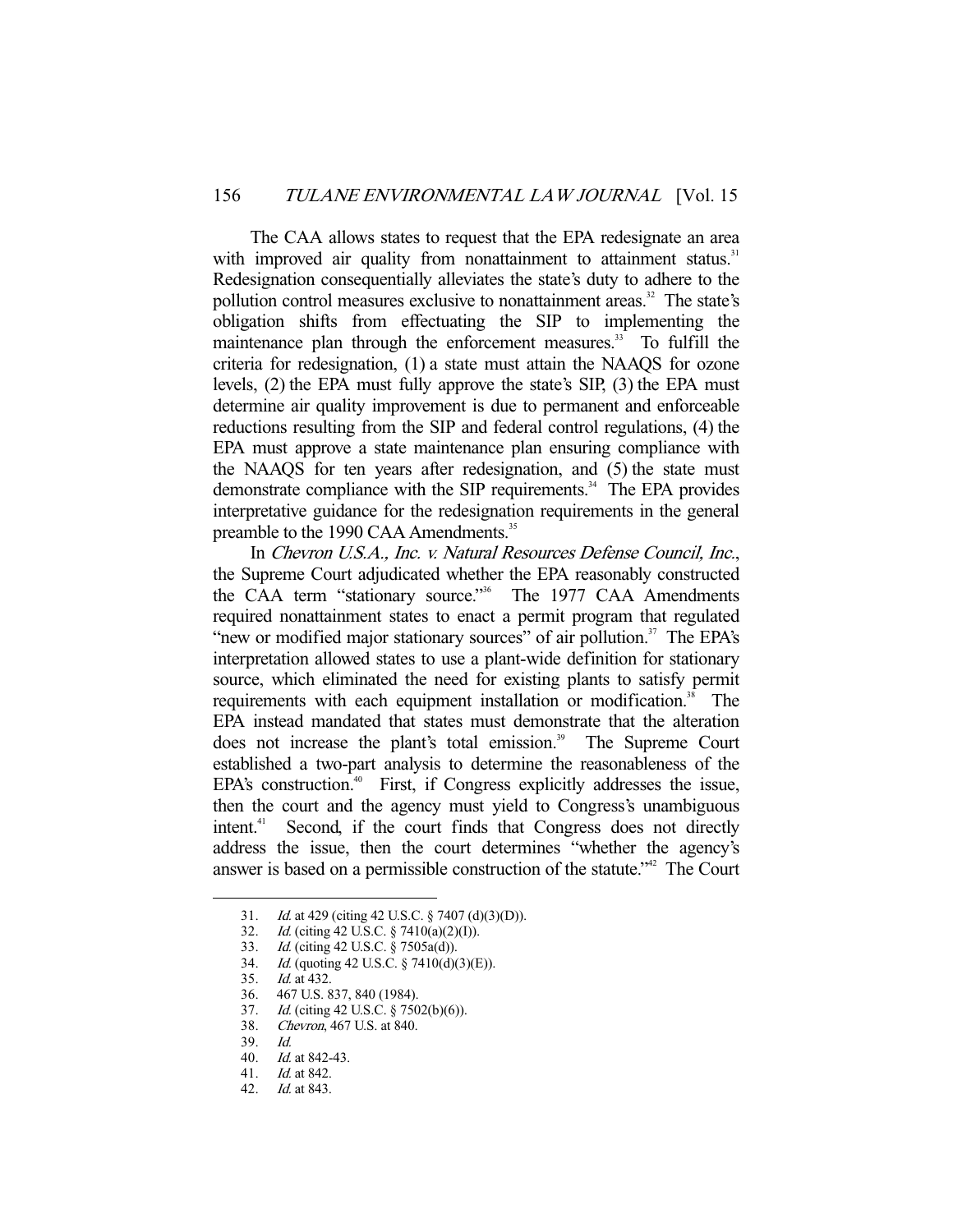explained that agencies hold an express delegation of authority to fill in the gaps of statutory provisions with regulations.<sup>43</sup> Further, the "legislative regulations are given controlling weight unless they are arbitrary, capricious, or manifestly contrary to the statute."<sup>44</sup> Accordingly, the Court decided not to substitute its own construction for the EPA's interpretation.<sup>45</sup> The Court reasoned that the EPA's interpretation proved consistent with congressional intent, not expressly stated in the statute: to reduce air pollution while simultaneously promoting economic growth.<sup>46</sup>

 In Chemical Manufacturers Ass'n v. Natural Resources Defense Council, the Supreme Court further expounded the court's role in reviewing an EPA final ruling.<sup>47</sup> The plaintiffs, Chemical Manufacturers Association, challenged an EPA decision to issue variances from toxic pollutant effluent limitations imposed by the Clean Water Act (CWA).<sup>48</sup> Applying the two-part Chevron test, the Court evaluated the EPA's ruling in light of the statutory language, legislative history, and the goals of the CWA to determine whether the EPA's interpretation was "a sufficiently rational one to preclude a court from substituting its judgment for that of EPA."<sup>49</sup> The Court held the EPA's construction did not prove inconsistent with any of the relevant comparative factors.<sup>50</sup> Therefore, the court with any of the relevant comparative factors. $50^\circ$ refused to "judge the relative wisdom of competing statutory interpretations."<sup>51</sup>

The Sixth Circuit in *Ohio v. EPA* specifically addressed the court's position in reviewing EPA modeling and testing procedures.<sup>52</sup> In an earlier decision, the court held that the EPA's use of a computerized atmospheric model was arbitrary and capricious without corroborating scientific data.<sup>53</sup> The court ordered the EPA to propose a program that validated the legitimacy of the computerized atmospheric model.<sup>54</sup> When reviewing the revised plan, the court noted that, "[i]nstead of simply deferring to EPA's decisions regarding scientific and computer models

-

48. Id. at 118.

- 51. Id.
- 52. 798 F.2d 880, 881 (6th Cir. 1986).
- 53. Id. (citing Ohio v. EPA, 784 F.2d 224 (6th Cir. 1986)).
- 54. Ohio v. EPA, 784 F.2d 224, 231-32 (6th Cir. 1986).

 <sup>43.</sup> Id. at 843-44.

 <sup>44.</sup> Id. at 844.

 <sup>45.</sup> Id. at 866.

<sup>46.</sup> *Id.*<br>47. 470

<sup>470</sup> U.S. 116 (1985).

 <sup>49.</sup> Id. at 125.

 <sup>50.</sup> Id. at 134.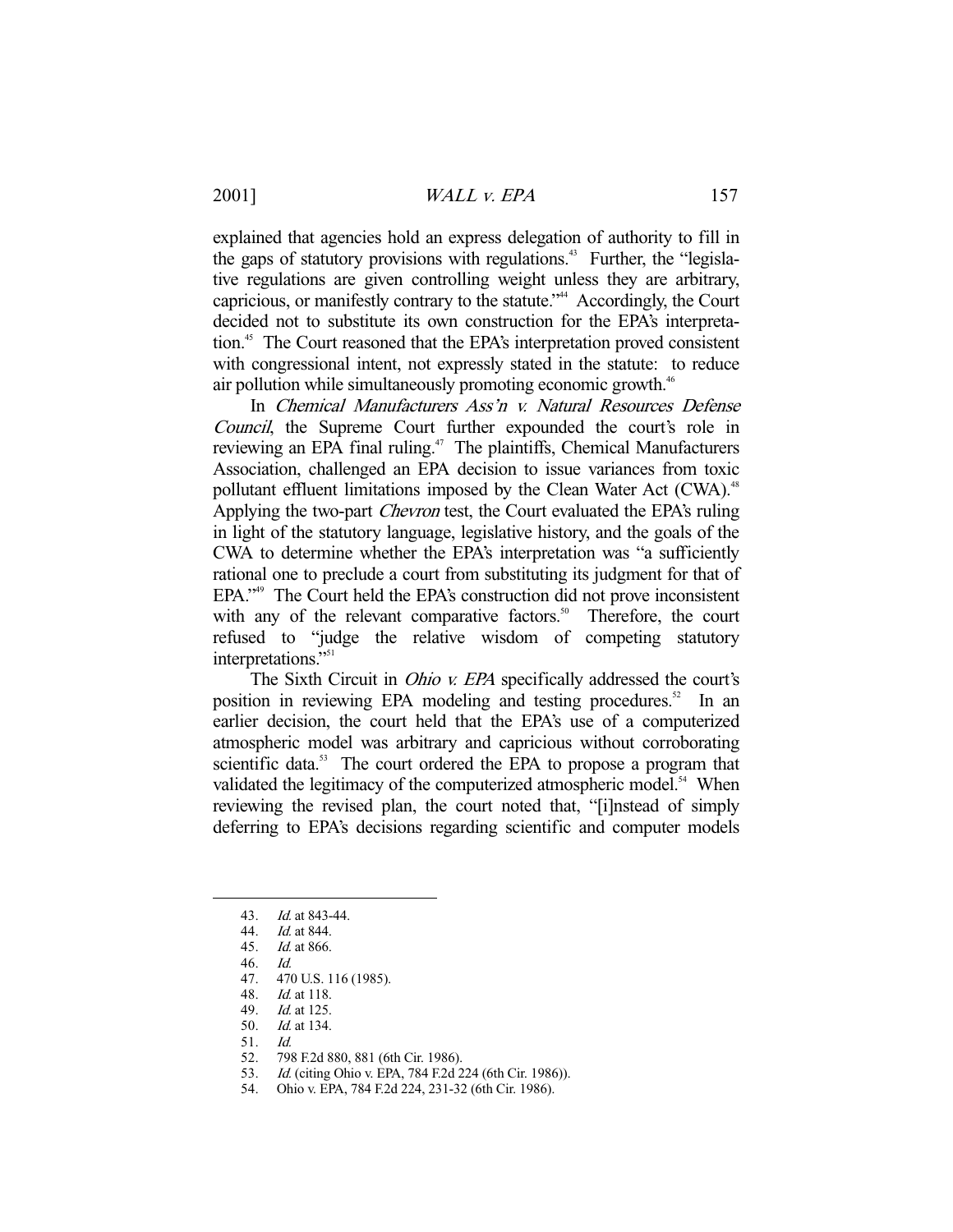. . . the legislative history of the 1977 [CAA] indicates that the Courts are to conduct a 'searching review' of the basis of EPA . . . procedures."55

 The second and fifth redesignation criteria require the EPA to approve fully the SIP according to  $\S 7410$  of the CAA.<sup>56</sup> A SIP for nonattainment areas must provide for the timely attainment and maintenance of the NAAQS, SIP enforcement, and the allocation of adequate resources and authority to execute the enforcement provisions.<sup>57</sup> More specifically, a moderate nonattainment area must include pollution limits in accordance with the RACT rules for existing VOC emission sources and procedures ensuring continuity between state or local transportation and clean air plans.<sup>58</sup> The EPA must either approve or disapprove each SIP within one year of its submission.<sup>59</sup> The SIP's approved provisions become federally enforceable, and the nonapproved provisions must be revised within a defined time period.<sup>60</sup> However, if the EPA disapproves the SIP, then the state risks sanctions and federally imposed clean air measures.<sup>61</sup>

 The fourth criterion for redesignation requires a "fully approved maintenance plan for the area."<sup>62</sup> The maintenance plan ensures NAAOS compliance for ten years following redesignation.<sup>63</sup> The state fulfills the maintenance requirement by showing that the ozone concentration will not exceed 0.12 parts per million after redesignation.<sup>64</sup> The plan's adequacy depends on an EPA determination considering "the particular circumstances facing the area proposed for redesignation and based on all relevant information available at the time."65 In addition to the maintenance plan, the state must include enforcement provisions to rectify violations occurring after redesignation, also referred to as a contingency plan.<sup>66</sup> The contingency plan reverts states back to compliance with the ozone control measures found in the SIP, enacted to rectify their prior nonattainment status.<sup>67</sup>

 <sup>55.</sup> Ohio, 798 F.2d at 882.

 <sup>56.</sup> Wall v. EPA, 265 F.3d 426, 430 (6th Cir. 2001).

 <sup>57. 42</sup> U.S.C. § 7410(a)(2) (1994).

 <sup>58.</sup> Wall, 265 F.3d at 431 (citing 42 U.S.C. § 7511a(b)(2)).

 <sup>59.</sup> Id. at 428 (citing 42 U.S.C. § 7410(k)(2)).

<sup>60.</sup> Id. (citing 42 U.S.C. §§ 7413, 7604); 42 U.S.C. § 7501(d)(1).<br>61. Wall, 265 F.3d at 428 (citing 42 U.S.C. §§ 7509, 7110(c)).

<sup>61.</sup> *Wall*, 265 F.3d at 428 (citing 42 U.S.C. §§ 7509, 7110(c)).<br>62. *Id.* at 430 (quoting 42 U.S.C. § 7407(d)(3)(E)).

*Id.* at 430 (quoting 42 U.S.C. § 7407(d)(3)(E)).

 <sup>63.</sup> Id. (quoting 42 U.S.C. § 7505a(a)).

<sup>64.</sup> *Id.* (citing 40 C.F.R. 50.9(a) (1999)).

 <sup>65.</sup> Id. at 430-31.

 <sup>66.</sup> Id. at 431 (quoting 42 U.S.C. § 7505a(d)).

 <sup>67.</sup> Id.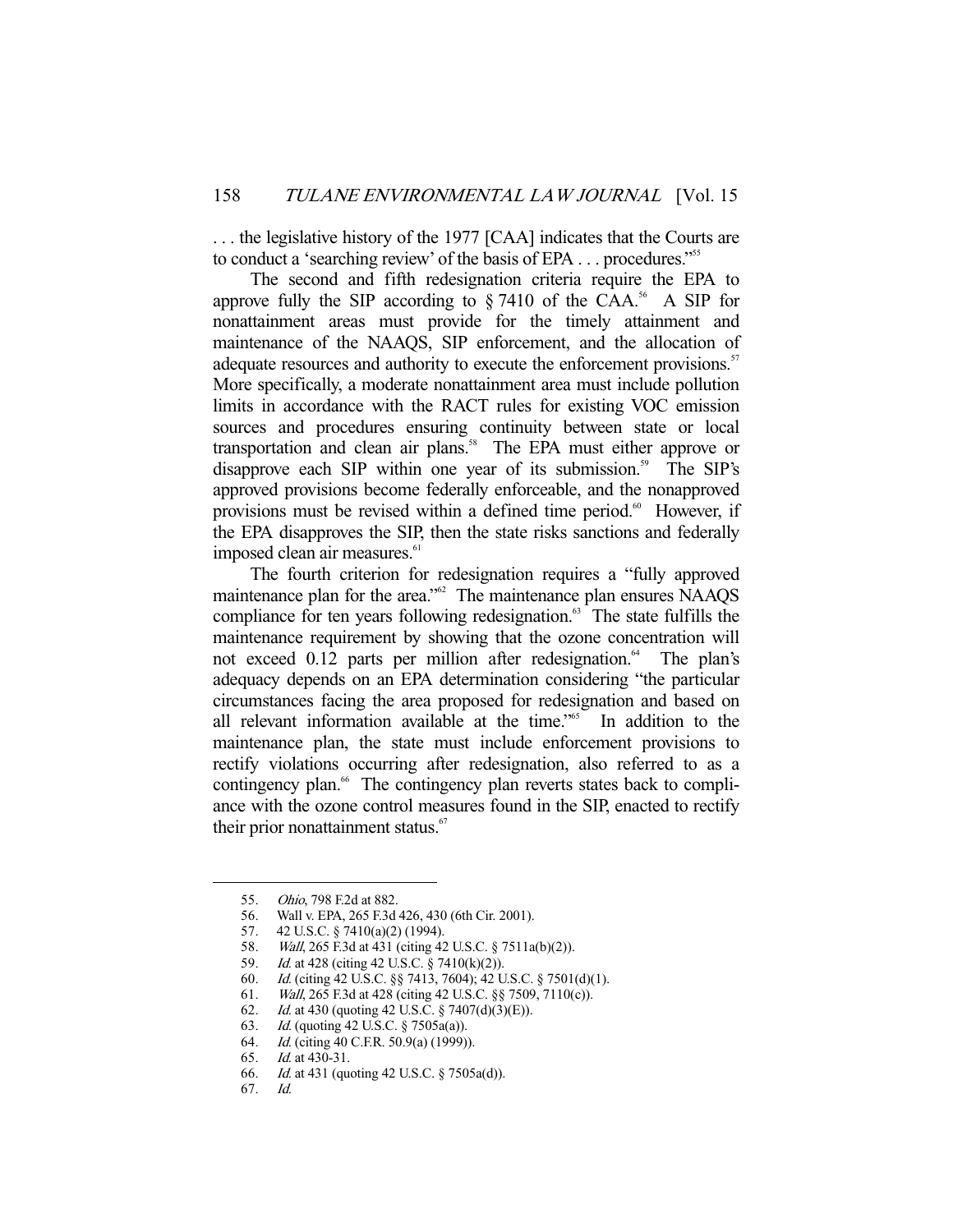Subpart 1 of Part D of the CAA specifies requirements exclusively for nonattainment areas to regulate air pollution emanating from transportation sources in order to satisfy the fifth redesignation criterion.<sup>68</sup> The 1990 CAA Amendments prohibit a federal agency's ability to "engage in, support in any way or provide financial assistance for, license or permit, or approve, any activity which does not conform to [a SIP] after it has been approved or promulgated under section 7410 of this title."69 Federal activities conform to a SIP if the expected emissions from the activity do not conflict with the SIP's goal to reduce state NAAQS violations and achieve timely attainment.<sup>70</sup> Subpart 2 of Part D requires a SIP for a nonattainment area to adopt RACT rules corresponding with the area's classification.<sup>71</sup> The RACT rules address all other air pollution sources except transportation.<sup>72</sup> A SIP for a moderate nonattainment area includes general RACT rules for existing VOC sources and specific RACT rules for particularized VOC emissions.<sup>73</sup>

 In Southwestern Pennsylvania Growth Alliance v. Browner, the Sixth Circuit determined whether the EPA's decision to redesignate the Cleveland-Akron-Lorain, Ohio, area from nonattainment to attainment for ozone was arbitrary and capricious.<sup>74</sup> The court applied the two-step analysis set forth by the Supreme Court in Chevron and conceded that the court must uphold the EPA ruling "unless it is arbitrary, capricious, an abuse of discretion, or otherwise not in accordance with the law."75 The issue arose whether a state must submit a revised SIP to comply with rules promulgated subsequent to its submission, but before requesting redesignation.<sup>76</sup> The plaintiffs pointed to § 7407(d)(3)(E), which requires the EPA to approve a state's SIP prior to redesignating an area.<sup>77</sup> The court agreed with EPA's interpretation of  $\S 7407(d)(3)(E)$  that the EPA may rely on previously approved SIPs when reviewing redesignation requests.<sup>78</sup>

 <sup>68.</sup> Id.

 <sup>69.</sup> Id. (quoting 42 U.S.C. § 7506(c)(1)).

 <sup>70.</sup> Id.

 <sup>71.</sup> Id. 72. Id.

<sup>73.</sup> *Id.* (citing 42 U.S.C. § 7511a(b)(2)).

 <sup>74. 144</sup> F.3d 984, 985 (6th Cir. 1998).

<sup>75.</sup> *Id.* at 988 (citing 5 U.S.C. § 706(2)(a) (1994)).

<sup>76.</sup> *Id.* at 989.

 <sup>77.</sup> Id.

 <sup>78.</sup> Id.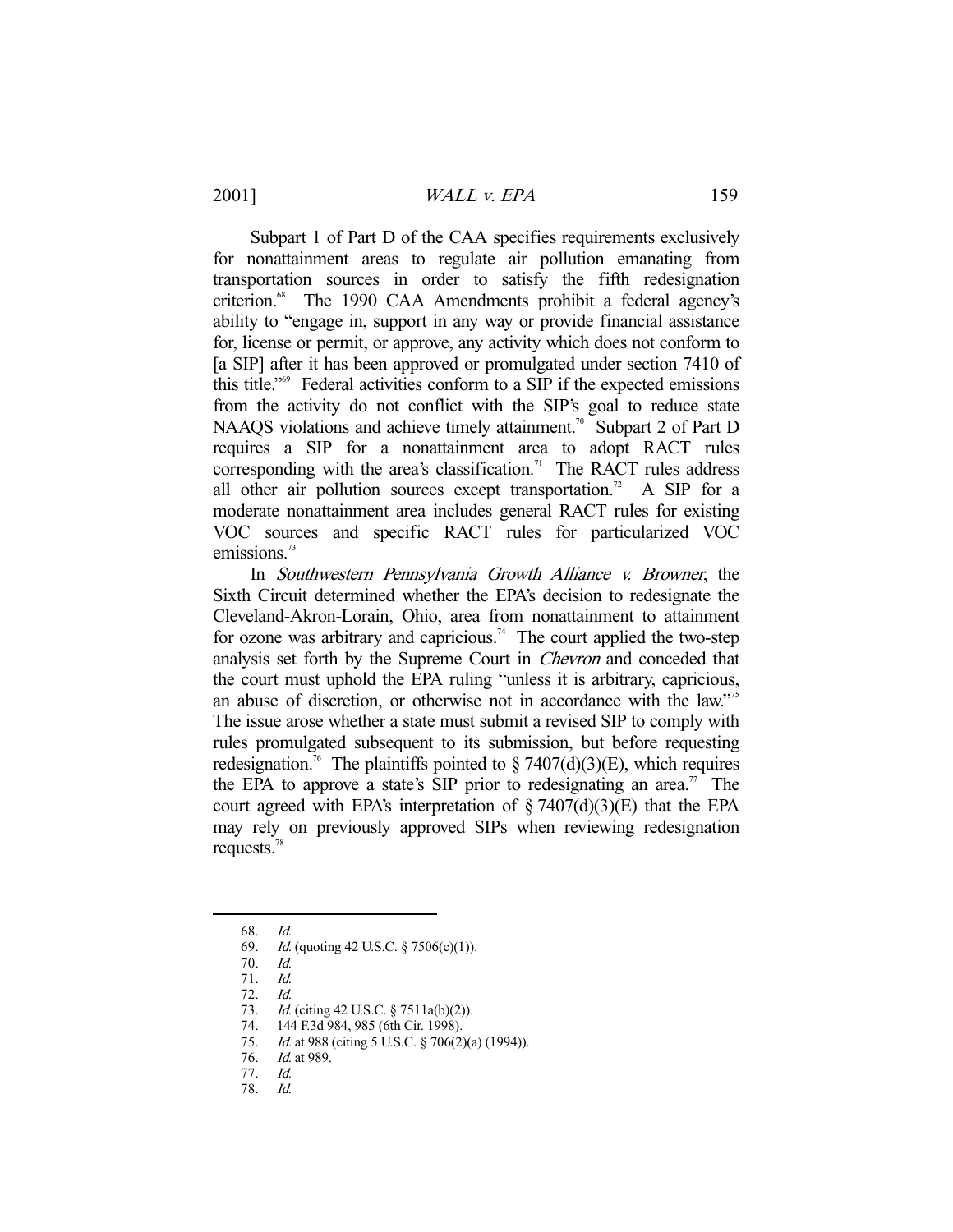## III. THE COURT'S DECISION

 In the noted case, the Sixth Circuit began by stating the network of CAA provisions related to redesignation and the standard of review for agency decisions.<sup>79</sup> The court first analyzed the issue of whether the EPA's method of demonstrating maintenance satisfied CAA requirements.<sup>80</sup> The EPA used an attainment-emissions inventory approach to forecast that Kentucky's and Ohio's maintenance plans would meet the NAAQS for the next ten years following redesignation.<sup>81</sup> The attainmentemissions approach requires a determination that "1) the area is currently in compliance and 2) that future emissions in the area are projected to remain below the current level for the next ten years."<sup>82</sup> The Code of Federal Regulations § 51.112(a) mandates that "[e]ach plan must demonstrate that the measures, rules, and regulations contained in it are adequate to provide for the timely attainment and maintenance of the national standard that it implements."83 The plaintiffs argued that 40 CFR § 51.112(a)(1) further required that the EPA test the reliability of maintenance plans using air quality models.<sup>84</sup> The EPA counterargued that the attainment-emissions approach satisfactorily measures the state's maintenance in congruence with their construction that the phrase "timely attainment and maintenance" limits the applicability of  $\S 51.112(a)(1)$  relied on by the plaintiffs to situations requiring the state to show attainment and maintenance, as opposed to state's needing to show only maintenance.<sup>85</sup> The court concluded that the EPA's interpretation reasonably coincided with the relevant statutory language.<sup>86</sup> The court reasoned that the EPA interpretation deserved deference because neither the CAA nor subsequent EPA interpretative memoranda prescribe a specific methodology to project a maintenance scheme's effectiveness.<sup>87</sup> The plaintiff's alternative attack against the EPA's approval of Kentucky's and Ohio's maintenance plans involved the Tier 2 rulemaking proceeding presented by the EPA.<sup>88</sup> The Tier 2 report classified the Cincinnati metropolitan area as "certain or highly likely to

-

88. Id.

 <sup>79.</sup> Wall v. EPA, 265 F.3d 426, 427-32, 435 (6th Cir. 2001).

<sup>80.</sup> *Id.* at 435-37.<br>81. *Id.* at 435.

Id. at 435.

 <sup>82.</sup> Id.

 <sup>83. 40</sup> C.F.R. § 51.112(a)(1) (1999).

<sup>84.</sup> *Wall*, 265 F.3d at 436.

 <sup>85.</sup> Id.

 <sup>86.</sup> Id.

 <sup>87.</sup> Id.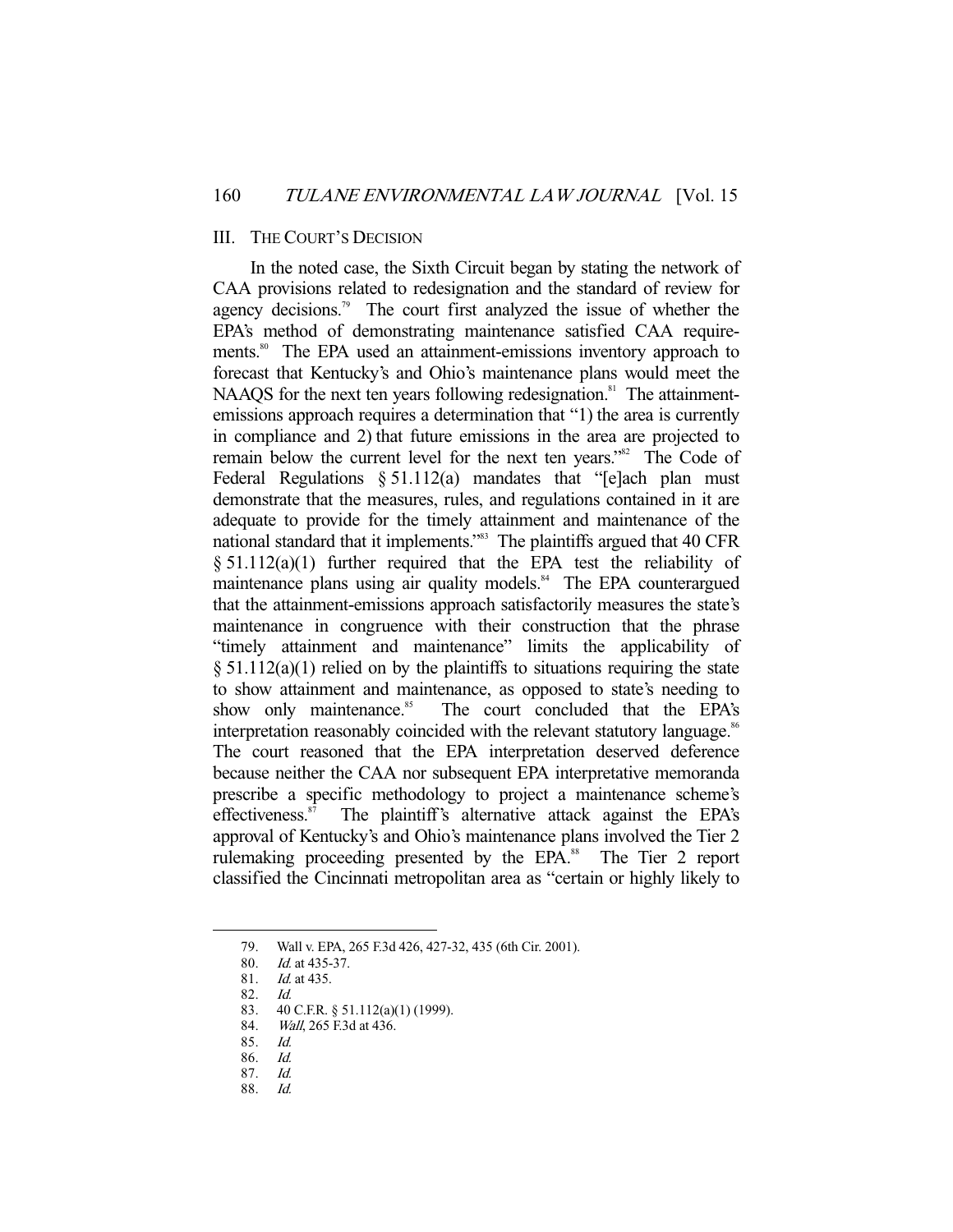require additional emission reductions."<sup>89</sup> The court explained that the Tier 2 proceedings were irrelevant to determining the sufficiency of the attainment-emissions approach because Tier 2 focused on program development to reduce pollution, not redesignation methodology.<sup>90</sup> The court also noted that EPA recently updated the Tier 2 statistics to include the period at issue. $91$  Therefore, judicial substitution is not appropriate to reverse the EPA's decision to give the Tier 2 findings no weight for redesignation purposes.<sup>92</sup>

 The court next discussed whether the redesignation plan for the Cincinnati metropolitan area failed because the maintenance plan did not allocate sufficient resources and authority to implement enforcement measures.<sup>93</sup> Although the court commented that ideally contemporary resource allocation accompanies each redesignation request, it still deferred to the EPA's interpretation not requiring new enforcement commitments.<sup>94</sup> The court again observed that neither the CAA nor the EPA regulations explicitly require a separate enforcement commitment for maintenance plans.<sup>95</sup> With no legislative history or congressional guidance for clarification on the matter, the court relied on the CAA Calcagni Memorandum, which states, "[A]n EPA action on a redesignation request does not mean that earlier issues with regard to the SIP will be reopened."<sup>96</sup> Therefore, the court upheld the EPA's approval of the Cincinnati metropolitan area's maintenance plans.<sup>97</sup>

 The court then addressed the significance on redesignation, if any, of Kentucky's failure to submit a revised SIP that included procedures for transportation-conformity requirements.<sup>98</sup> The court accepted the EPA's latest interpretation, which overruled a prior rulemaking proceeding that applied transportation-conformity requirements to redesignation requests.<sup>99</sup> The court legitimated the EPA's reversal by quoting *Rust v.* Sullivan: "A revised interpretation deserves deference because an initial agency interpretation is not instantly carved in stone and the agency, to engage in informed rulemaking, must consider varying interpretations

- 89. Id. at 437.
- 90. Id.
- 91. *Id.*<br>92. *Id.*

- 92.
- 93. *Id.*<br>94. *Id.* Id. at 438.
- 95. Id.
- 96. Id.
- 97. Id.
- 98. Id.
- 99. Id.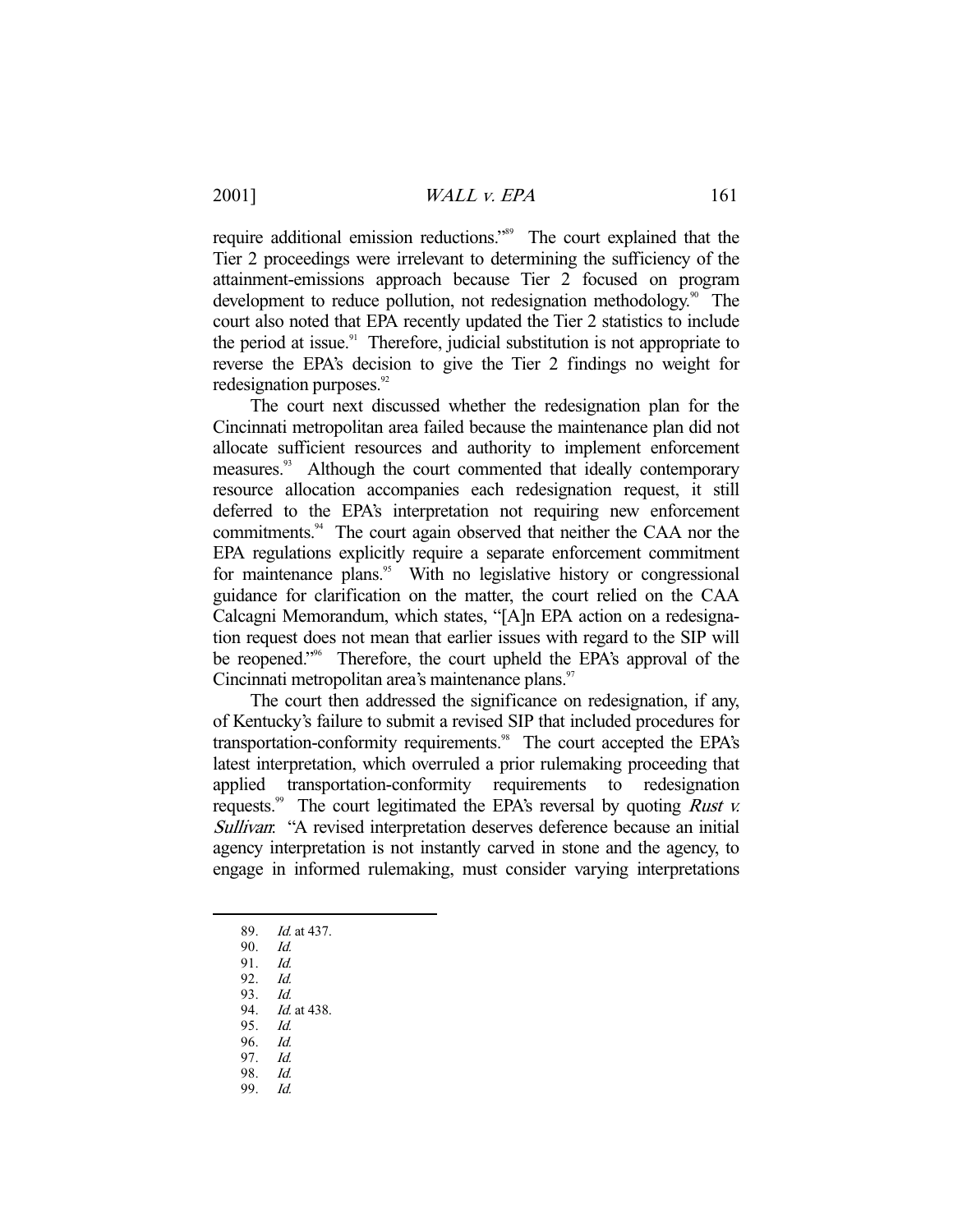and the wisdom of its policy on a continuing basis."<sup>100</sup> The court deemed the EPA's decision that Kentucky's failure to submit a revision for transportation-conformity requirements did not apply to a state's redesignation request proved "sufficiently rational . . . to preclude a court from substituting its judgment for that of EPA."<sup>101</sup>

 The court's final-issue analysis concerned the necessity for states to adopt RACT rules.<sup>102</sup> The EPA granted both Kentucky's and Ohio's requests for redesignation without Ohio adopting the requisite RACT rules.103 The court found the EPA's redesignation absent RACT rules a blatant contradiction to the federal regulations and CAA statutory language.<sup>104</sup> In the Federal Register, the EPA clarified that its policy "would require full adoption, submission and approval of [certain RACT rules] prior to approval of the redesignation request."<sup>105</sup> The relevant statutory language reads, "The State shall submit a revision to the applicable implementation plan to include provisions to require the implementation of reasonably available control technology."<sup>106</sup> The court rejected the EPA's argument that RACT rules drafted within a contingency plan satisfy the requirements for redesignation.<sup>107</sup> The court explained that the CAA unambiguously prohibited redesignation approval for RACT rules contained within a contingency plan because this would effectively relegate the rules to an "optional contingency measure."<sup>108</sup> The court concluded that the clear intent of Congress requires a state to adopt actual RACT rules before the EPA grants redesignation; thus, the EPA abused its discretion in redesignating the Cincinnati metropolitan area without Ohio's adopting RACT rules.<sup>109</sup> In light of the EPA's abuse of discretion, the court vacated the EPA's final decision to redesignate Cincinnati from nonattainment to attainment status for ground-level ozone.<sup>110</sup>

<sup>100.</sup> *Id.* at 439-40 (quoting Rust v. Sullivan, 500 U.S. 173, 186-87 (1991)).

<sup>101.</sup> Id. at 440 (quoting Chem. Mfrs. Ass'n v. Natural Res. Def. Council, Inc., 470 U.S. 116, 125 (1985)).

 <sup>102.</sup> Id.

 <sup>103.</sup> Id.

 <sup>104.</sup> Id.

<sup>105.</sup> *Id.* (citing Approval and Promulgation of Implementation Plans and Designation of Areas for Air Quality Planning Purposes; Ohio and Kentucky, 65 Fed. Reg. 3636, (Jan. 24, 2000)).

 <sup>106.</sup> Id. at 440 (citing 42 U.S.C. § 7511a(b)(2) (1994)).

 <sup>107.</sup> Id. at 440-41.

 <sup>108.</sup> Id. at 441 (citing 42 U.S.C. § 7505a(d)).

 <sup>109.</sup> Id. at 441-42.

<sup>110.</sup> *Id.* at 442.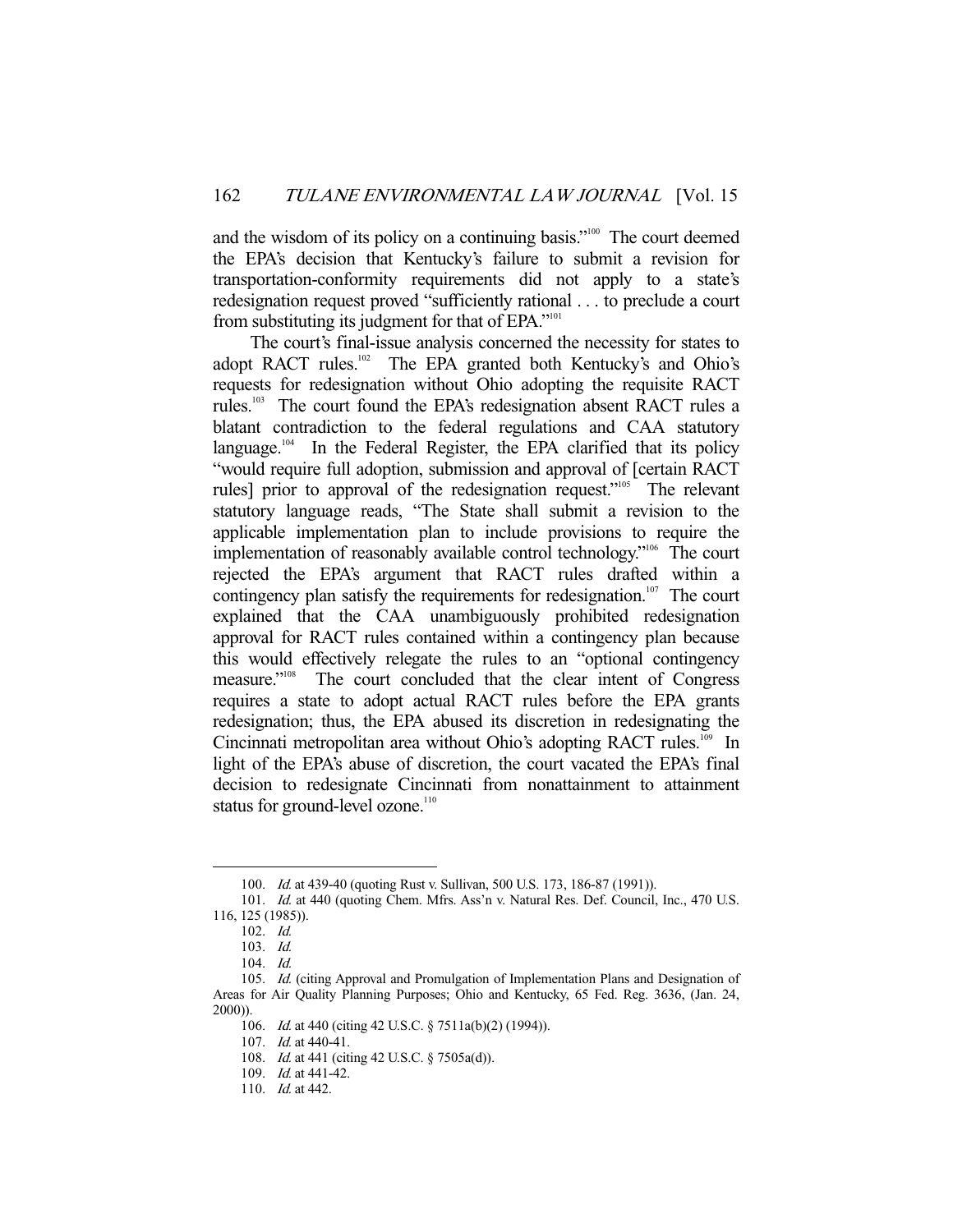# IV. ANALYSIS

 The legitimacy of the EPA's decision to redesignate the Cincinnati metropolitan area from nonattainment to attainment hinged on the court's accepting the EPA's interpretation of the second, fourth, and fifth criteria for redesignation under the CAA. The Sixth Circuit engaged in a meticulous examination of the basis for the EPA's decision through adherence to prior judicial opinions, developing the review process for agency interpretations. The court's methodical approach to analyzing the reasonableness of the EPA's decision in light of related CAA provisions, prior EPA interpretations, and direct congressional intent parallels the Supreme Court's analytical approach in Chevron. In Chevron, the Court extensively explored the legislative history, prior EPA interpretations, the statutory language, and policy pertaining to "stationary sources."<sup>111</sup> The Supreme Court combined each of these interpretative angles to validate the EPA's final decision to implement a "bubble concept" for "stationary source" emission regulations. $1/12$  The court summarily concluded that the EPA bubble concept achieved the purpose of nonattainment programs: to improve air quality. $113$ 

 The Sixth Circuit's analysis primarily concentrated on the adequacy of Kentucky's and Ohio's respective SIP and maintenance plans. Case law addressing redesignation creates an analytical structure for reviewing EPA final decisions without providing precedent for the specific issues brought forth by the plaintiffs. The court strictly followed the two-part test established in Chevron to determine whether the EPA possessed the authority, absent explicit congressional guidance from the statute, to formulate a reasonable agency interpretation. Then the court traced the redesignation provision's legislative intent and congressional history to evaluate the EPA's consistency with the purpose of the CAA. The court also deciphered the plausible interpretations that flow from the sentence structure of the statutory language to determine whether the EPA's decision was a reasonable construction, carefully resisting the temptation to replace the EPA's decisions with alternative interpretations, just as equally reasonable, based solely on judicial preference.

 The determinative issue in the case involved the EPA decision to grant Kentucky's and Ohio's redesignation requests without Ohio

<sup>111.</sup> See generally Chevron U.S.A., Inc. v. Natural Res. Def. Council, Inc., 467 U.S. 837 (1984).

<sup>112.</sup> Id. at 866. The "bubble concept" allows companies to offset the emissions of new installments within the same source using a plant wide standard, instead of mandating that each plant modification conform to NAAQS Standards as an individual unit. Id. at 855.

 <sup>113.</sup> Id.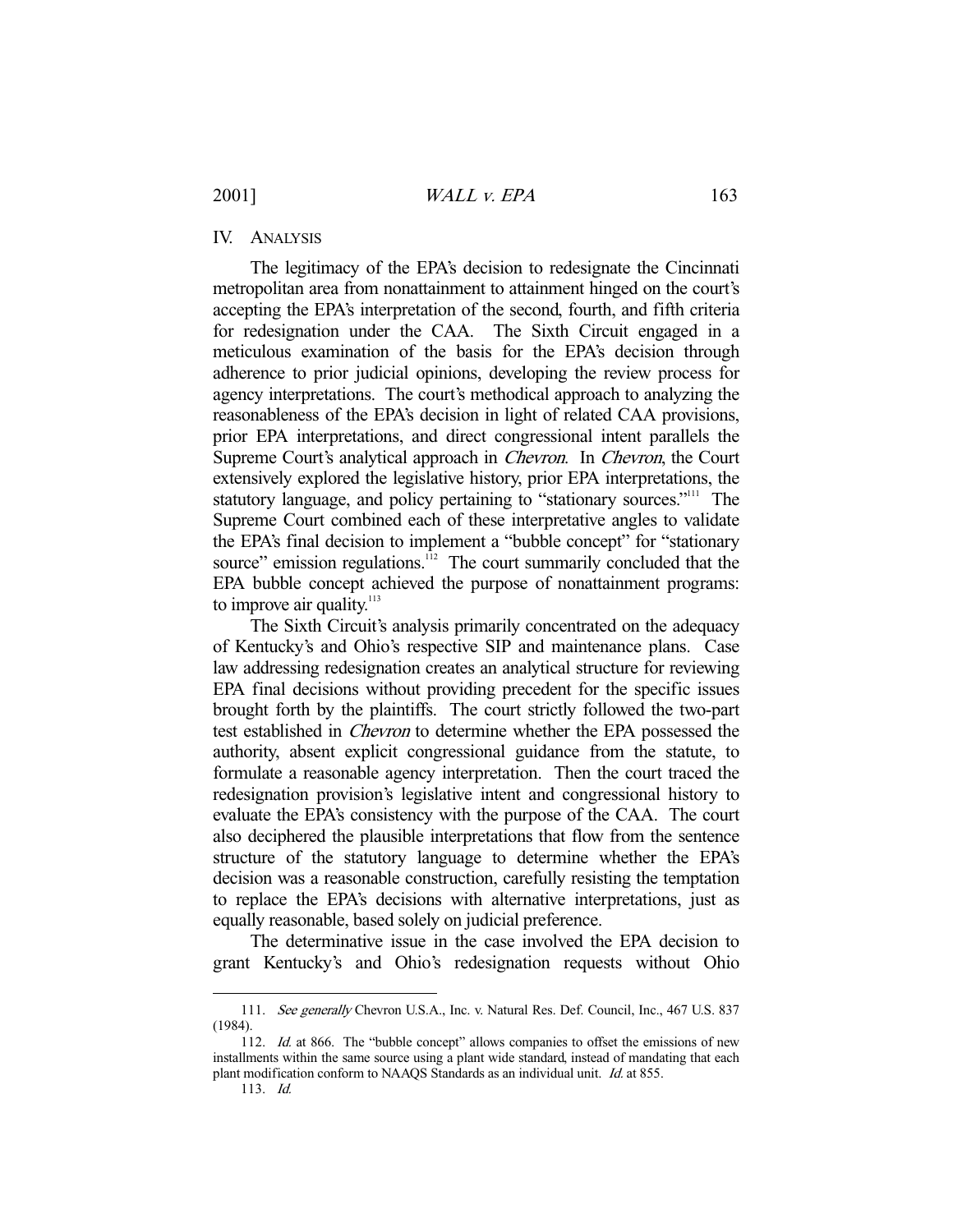adopting the RACT rules listed in Subpart 2 of Part D of the CAA for nonattainment areas to include in their SIPs. The court did not rely on case law to support its rejection of the EPA's interpretation of the statutory mandate. Instead, the court applied the first part of the Chevron test to determine whether this EPA construction violated the express intent of Congress. The relevant statutory language reads: "The State shall submit a revision to the applicable implementation plan to include provisions to require the implementation of reasonably available control technology."114 The court questioned the EPA's determination that "provisions" leaves open a window for states to include RACT rules in either the SIP or contingency plan. The court primarily relied on prior EPA interpretations and the statutory language to substitute its judgment for the EPA position.

 The court's reliance on prior EPA interpretations contradicts the Supreme Court's holding in *Chevron* that an agency is not bound to its initial interpretation of statutory language.<sup>115</sup> The *Chevron* court encouraged "informed rulemaking" that considers alternate interpretations and progressive policy interests.<sup>116</sup> The Supreme Court's advocacy for continual interpretative constructions of statutes provides a legal basis for the EPA permissibly to disassociate from their previous requirement to include RACT rules in the SIP. A distinction does exist between the two cases, *Wall* and *Chevron*. The plaintiffs in *Chevron* challenged the EPA's interpretation as stated in a regulation. In the noted case, the EPA asserted the new interpretation for implementing RACT rules through contingency plans during the redesignation decisionmaking process, as opposed to an official interpretative memorandum or regulation. Therefore, the form and timing of the EPA's interpretation in Wall does not allow citizens notice of the interpretative change as to permit a challenge to the specific construction prior to its enactment in the redesignation scheme.

 The court also overruled the EPA's decision on the premise that the statutory language clearly requires the SIP, not the contingency plan, to establish the requisite RACT rules. The court bolstered its opinion using relevant statutory and agency language for contextual insight. For example, 42 U.S.C. § 7511a(b)(2) mandates that plan provisions "shall be submitted within the period set for by the Administrator in issuing the relevant CTG [Control Technique Guideline] document."117 The CTG

 <sup>114. 42</sup> U.S.C. § 7511a(b)(2) (1994).

 <sup>115.</sup> Chevron, 467 U.S. at 863-64.

 <sup>116.</sup> Id.

 <sup>117. 42</sup> U.S.C. § 7511a(b)(2).